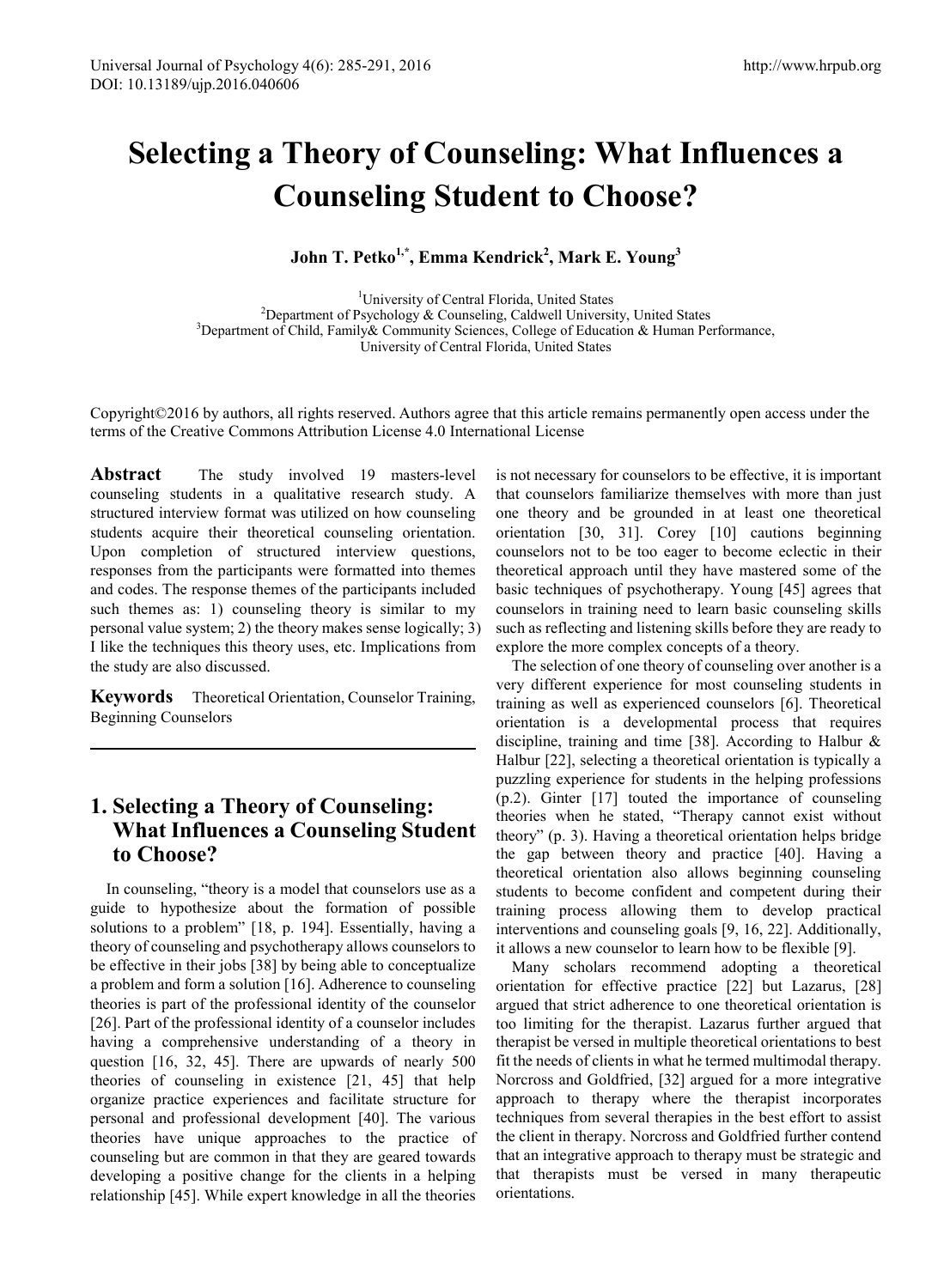For a counseling student, selecting a theory of counseling has many benefits. It is an intentional process by which counselors are able to "bridge the gap" between research and practice ([40], p. 84). A counseling student's sense of professional competence increases when they select a theory early in their training [18]. Many factors can influence a counseling student's choice of one theory over another [26]. One influence can be the student's own personal belief system [24]. Another factor that can influence counseling students' choice is their own personality [e.g. 6, 25]. Other factors observed as an influence in acquisition of theoretical orientation are cognitive style [2], religious beliefs [3, 4] and personal belief systems [14]. As counselor/therapists develop over time, even their interaction with varying personal and professional life events, can cause an evolving of theoretical orientation over the span of their career [15, 40].

In order to apply a particular theory in counseling, a therapist must have a comprehensive understanding of the theory in question [16, 31]. A graduate-level course on theories of psychotherapy is one obvious place where counseling students first learn about and select a theory of counseling because it provides "scaffolding" for the development of an integrative practitioner ([9], p. 358). Yet, theory selection may not occur until after counseling students finishes their training [39].

The process of selecting a counseling theory is a complex, ever-changing process that is difficult to understand due to sparse and conflicting research findings. For example, some studies have found that a counselor's self-professed theory is oftentimes different than what they actually practice in therapy [8, 31, 36], while other researchers have found that the counselors do practice what they profess as their theoretical orientation [18]. Research on the connection between personality factors as an influence on theory selection is mixed [15, 44]. Erickson [13] found that there was a connection between counselors' Myers-Briggs Type Indicator scores and selection of a theoretical orientation. Erickson examined 23 counselors and found that thinking types were more likely to choose cognitive behavioral therapy than other theories of counseling. Similarly, Varlami & Bayne [44] conducted a study with 84 participants using the Keirsey Temperament Sorter II [27] and found that participants who scored sensing-judging type were more likely to choose Cognitive Behavioral Therapy as a theoretical orientation.

Freeman, Hayes, Kuch, & Taub, [15] found no connection between personality type and theoretical orientation. As a result, they concluded that theory selection is a complicated and multifaceted process that cannot be easily understood through the lens of one or two counselor traits. Buckman and Barker [7] conducted a study in the United Kingdom with 142 trained psychotherapists. The results of the Buckman and Barker [7] study were that personality influences were more a result of the training experience from the supervisor/supervisee relationship and not solely from the

counselor in training. Buckman and Barker also found additional influences of counselor's worldview, and emphasis on training. Additional factors besides counselors' personality traits, such as personal belief systems have also shown to be an influence in choosing a theory of counseling, their personal belief systems can certainly have an impact [36]. Since studies on theoretical orientation development have varied results, it might be assumed that there is more than one factor influencing counselors' choice of theory.

A question for researchers and counselor educators alike is whether or not acquisition of theoretical orientation can be measured [23, 34, 35]. Poznanski and Mclennan [35] developed a 40-item measure called the Counselor Theoretical Position Scale (CTPS) and found it to be both a reliable and valid measure for evaluating theoretical orientation. Poznanski and Mclennan [34] had evaluated 15 instruments that were utilized to evaluate theoretical acquisition. Poznanski and Mclennan found that the instruments had 2 themes in common and they were: a) an analytical-experiential component; and b) an objective-subjective dimension. The idea of an analytic component and experiential component was previously proposed by Sundland and Barker [42] based on 3 schools of therapeutic schools of thought (i.e. Freudian, Rogerian, Sullivanians).

While there has been much scientific debate about the value of empirically validated models [45], there have been very few empirical studies examining what might specifically influence a counseling student to choose a particular theory. Hackney [21] asserts that counseling students are influenced by three factors when choosing a particular counseling theory: a) the orientation of the student's initial training program, b) the student's own philosophy or life view; and/or c) the student's therapeutic experience and evolving therapeutic patterns. However, these assertions are largely anecdotal without sound research to support them.

## **2. Purpose of the Study**

The purpose of this study is to identify key factors that influence the process of theory selection for masters-level counseling students. The intent of the current study is to provide information to counselor educators about the experiences that counseling students identify as being critical in their choosing a theory of counseling. More specifically, the researchers wished to inquire if there were influences on beginning counselors' choice of theory selection that were outside their own respective personality traits.

# **3. Method**

#### **3.1. Procedure**

The following study was a mixed-methods approach.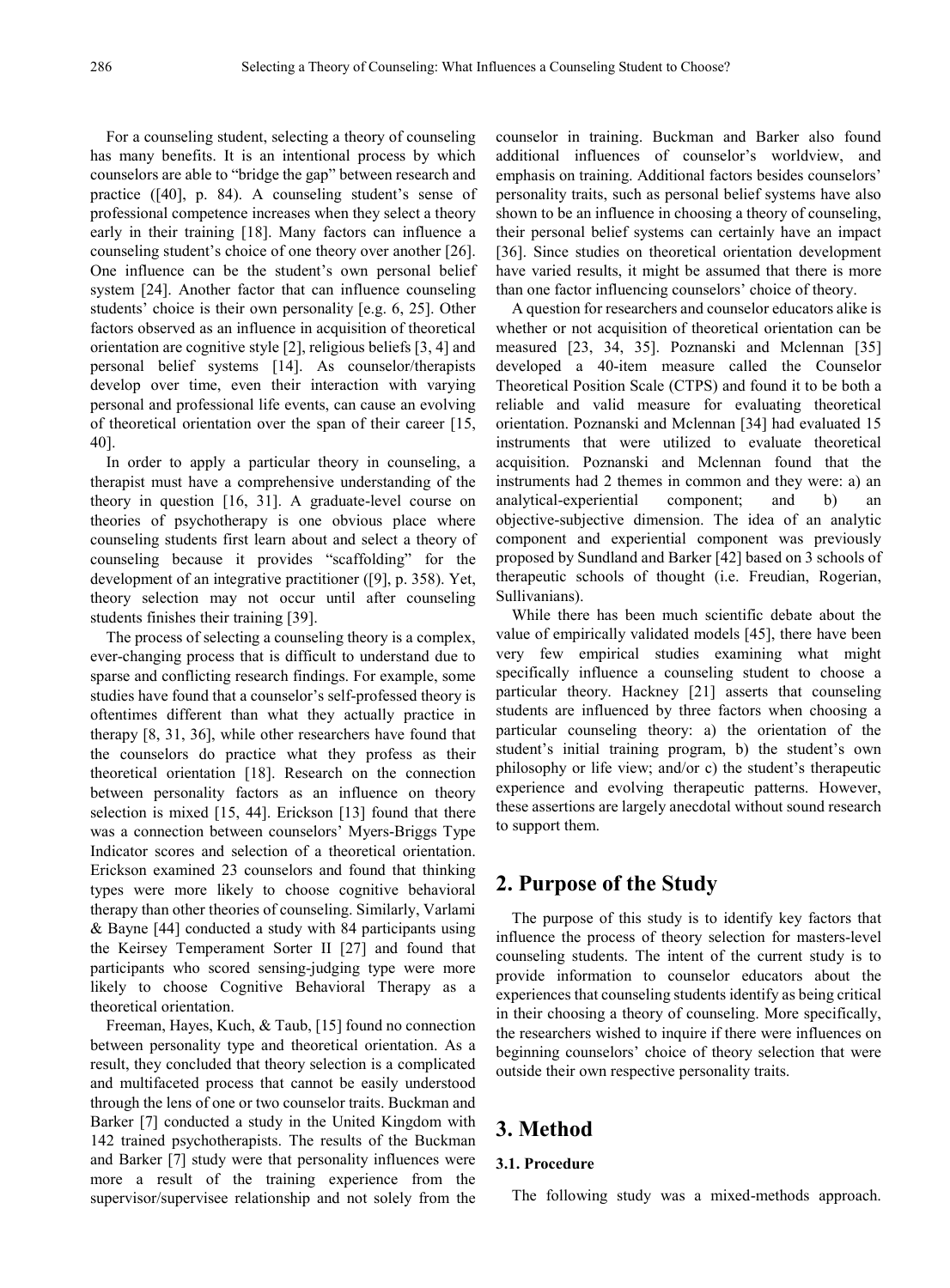Mixed methods approaches allow for a greater understanding of a phenomenon that the methods of quantitative or qualitative methods independently don't provide. A mixed-method approach allows for a broader interpretation of the results [11]. The current study employed a qualitative measurement of 7 structured interview questions along with a quantitative 9 question questionnaire (created for the study) consisting of 7 Likert-item responses. The 7 structured interview questions included a yes/no response that also allowed for the participants to elaborate further (see Appendix).

The 9 question questionnaire (quantitative items) consisted of the following items: 1) I like this theory because my personal values align with the theory; 2) I like the theory because it makes logical sense to me; 3) My supervisor or teacher subscribes to the theory; 4) I see the theory as easy to use and practical; 5) The theory seems best for populations I have worked with in the past; 6) To me, the theory is clear and understandable; 7) I like the techniques associated with this theory; 8) I agree with the overall philosophy of the theory; 9) The theory fits with my religious or spiritual beliefs. The time allotted for the interviews was 30-45 minutes.

A demographic information sheet was included in the study. Questions on the demographic sheet included general demographic information (age, ethnicity) as well as questions asking participants if they had prior experience in counseling, what their respective religious affiliation is, counseling track (i.e. mental health, school, marriage and family) and if the participants had already chosen a theoretical orientation and what it was specifically. The participants were purposively selected from 2 sections of masters-level theories of counseling class at a state University in the southern United States. There were a total of 58 students in both sections of the class. A total of 19 students (3 males, 16 females) agreed to participate in the study. Prior to the start of the study, permission was gained from the institutional review board. Each participant was administered an informed consent prior to starting the interview process explaining, risks, benefits, and background of study. Once the students gave permission to participate in the study, arrangements were made to administer the 9 question questionnaire (quantitative items) to the students along with the demographic sheet. The questionnaires were administered to each student who agreed to participate in the study. Participants were instructed to complete the 9 question questionnaire and corresponding demographic sheet and place in supplied envelope.

The researchers administered the questionnaires and demographic sheets together. Participants were asked to complete demographic sheet and questionnaire during break as to not disrupt class and the completion time would be less than 5 minutes. The researchers returned during the class break and collected the questionnaires and demographic sheets in provided envelopes. After the envelopes were collected arrangements were made with each student concerning scheduling times for the structured interviews.

The interviews were conducted by 7 doctoral students trained in conducting structured interviews. The interviews were divided among the 7 doctoral students with each student interviewing 3 participants with one student interviewing an additional participant. This was to ensure that all participants were interviewed. Upon conclusion of the interviews, the written down responses were collected and sealed in envelopes. The researchers double checked the envelopes to ensure that all of the 19 participants had completed interviews.

#### **3.2. Participant Characteristics**

The participants were all first year counseling students participating in an introduction to counseling theories class. There were 16 females and 3 males that were involved in the study. There were 6 participants in the study who did not report age on the demographic sheet. Of the reported age of the recipients, one reported age of 23, with the oldest reported being 44. The demographic sheets also had 6 participants that did not report their religious affiliation. The missing age demographic and missing religious affiliation did not directly correspond with each other (i.e. participants who did not report age on demographic reported religious affiliation). The ethnicities of the participants were 16 Caucasian, 2 Hispanic, 1 other. The religious affiliation reported by the participants included 9 Christian, 2 Catholic, 1 Agnostic, 1 Jewish, with 6 unreported. Concerning prior experience with counseling, 12 reported they had some experience with 7 reporting no experience. The reported plans (i.e. career aspirations) included 10 private practice, 1 PhD, 1 Licensure, 5 School Counseling and 1 unreported.

#### **3.3. Data Analysis**

Three researchers were involved with the current study. The demographic category of age was removed from the overall demographic characteristics since 6 of the participants in the study did not complete that category on the demographic sheet. The demographic sheet was reviewed along with the recorded responses of the created questionnaire and open-ended questionnaire. Results of the questionnaires were compiled for common codes and themes amongst the participants. Multiple procedures were used in the current study as a means of ensuring validity [12]. Peer reviews [19] were one of the methods utilized to ensure accuracy of results. The validity method of investigator triangulation [1] was incorporated as an additional method of validity check. Different sets of data were collected and reviewed independently by the researchers. Each data set was reviewed by each researcher and then each set was traded to the other researchers until all data was reviewed. After each researcher reviewed and scored each set, the data was also reviewed collectively. The data of the structured interviews were evaluated for themes [20] in order to determine commonality of participant responses.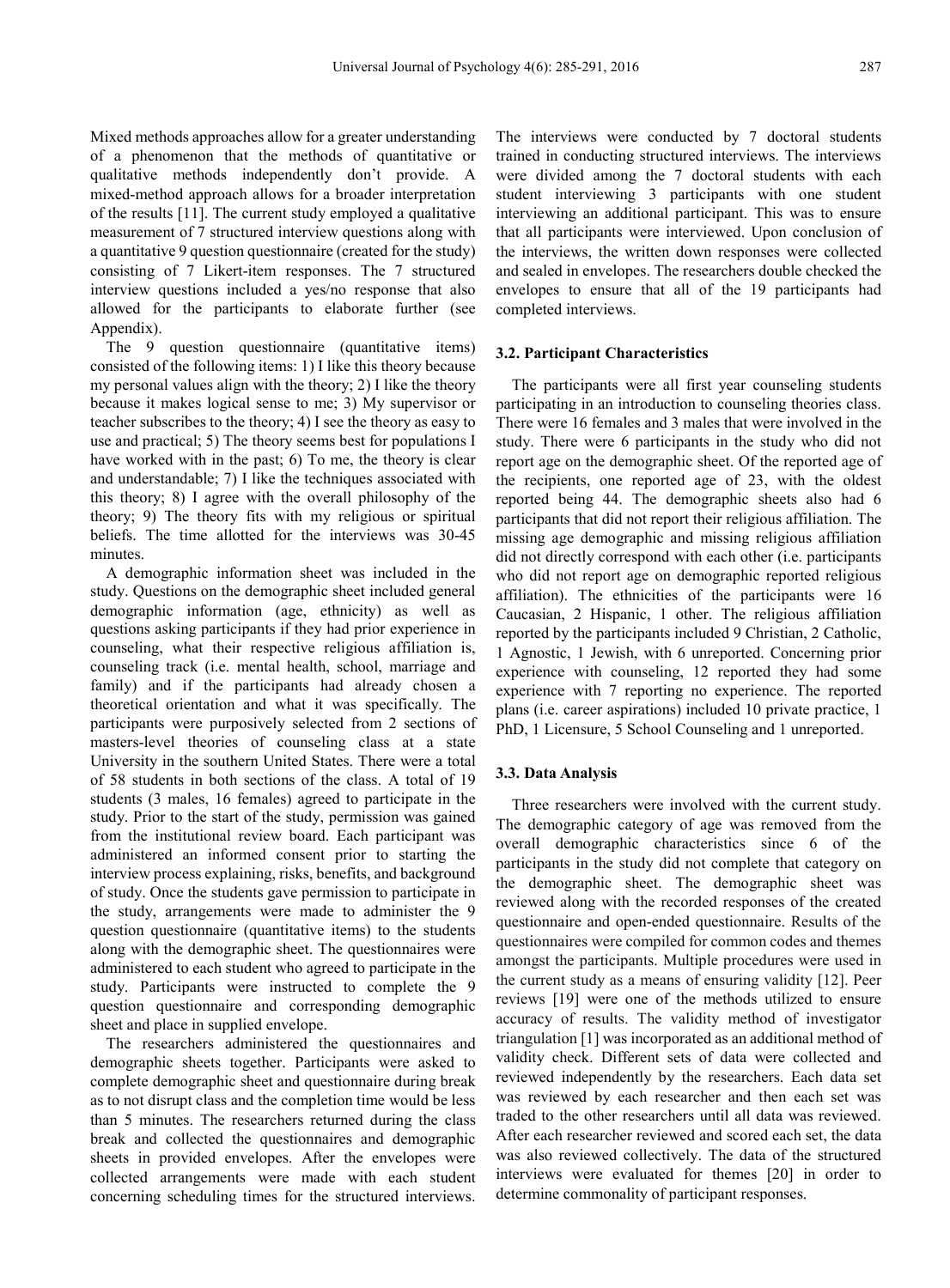#### **4. Results**

The 9 item questionnaire was entered into SPSS 17.0 [41]. The question "I like this theory because my personal values align with the theory" had an average score of 6.0 on the scale with a *SD* of .887. The question "I like the theory because it makes logical sense to me" had an average score of 6.47 with a *SD* of .841. The question "My supervisor or teacher subscribes to the theory" had an average score of 2.47 with a *SD* of 1.498. The question "I see the theory as easy to use and practical" had an average score of 5.68 and a *SD* of 1.003. The question "The theory seems best for populations I have worked with in the past" had an average score of 4.35 and *SD* of 1.998. The question "To me, the theory is clear and understandable" had an average score of 6.28 and *SD* of 1.018. The question "I like the techniques associated with this theory" had an average score of 5.56 and *SD* of 1.688. The question "I agree with the overall philosophy of the theory" had an average score of 5.89 and *SD* of .963. The question "The theory fits with my religious or spiritual beliefs" had an average score of 4.72 and *SD* of 1.994. The content of the open-ended interview questions were broken down into themes [20].

The researchers determined that there were a total of 15 themes based on the open-ended questions: 1) undecided in determining a theoretical orientation; 2) family and friends influenced me; 3) I observed family and friends and derived a principle based on that experience; 4) Extracurricular experiences (conferences, art); 5) Classroom experiences (readings, professor lectures); 6) other classroom experiences; 7) Personal counseling; 8) Work Experiences; 9) Self-Observations (resonates with what I've experienced or what I believe); 10) Seeing the theory in action (videos and demonstrations); 11) Liking elements of a particular theory (or theories); 12) Deductive Reasoning; 13) Need more practice or exposure before I choose a theory; 14) My future client population will influence my theory selection; 15) Practical and easy to apply. One of the participants reported on their choice of theory "I don't think that one class or one textbook has given me enough to make that decision at this moment". One participant commented on family and friend influence "I have friends who display the birth order in regards to only children and how they react to situations parallels that to Adlerian theory". Regarding Theme 10 (Seeing the theory in action [videos and demonstrations])", one participant commented "It was nice to see practical application and to see examples. It helped me discover what my strength would be and see how the client responded. That was the strongest indicator for me, getting to see real examples".

Theme 1 (undecided in determining a theoretical orientation) was consistent with Rønnestad and Skovholt [37] who found that novice counselors are indecisive in selecting a counseling theory and connecting it to practice. Theme 2 and theme 3 (influences of family and friends and observations of families and friends) were similar to the findings of Bitar, Bean, and Bermudez [5] who found that

family of origin had an influence on theoretical orientation. Themes 4, 5 and 6 (which were based on the participants' current class study) were similar to what Hackney's [21] contention that the training program is very instrumental in developing a theoretical orientation. Theme 7 (Personal counseling experience) was similar to Bitar, Bean, and Bermudez [5] which indicated an influence of therapy on theoretical orientation. Theme 9 (Self-Observations [resonates with what I've experienced or what I believe]) was related to Hansen and Freimuth [23] study who argued that therapists' worldview is influential in theory selection. Theme 10 (Seeing the theory in action [videos and demonstrations]) which was similar to the findings of the Bitar, Bean, Bermudez, [5] study who found that a demonstration of the theory in question was beneficial when leaning towards a particular theory. Theme 12 (Deductive Reasoning) was related to the Barrio Minton and Myers [2] study where they found a connection between cognitive style and theoretical orientation. It should be noted that theme 12 is indicative of a cognitive process and not specifically to a cognitive style [29]. Theme 13 (Need more practice or exposure before I choose a theory) was similar to the Skovholt and Rønnestad [39] study with a group of 100 participants who were either in their first year of counseling development or had multiple years of experience. Skovholt & Rønnestad [39] found that beginning counseling students in the beginning stages of counselor development are not confident or comfortable in making clinical decisions. Theme 13 was also related to Sundland, and Barker [43] who found that theory selection is closely related to the experience of the therapist.

Theme 15 (Practical and easy to apply) and Theme 11 (Liking elements of a particular theory [or theories]); was similar to Norcross and Prochaska's [33] study in which they found that therapists had a connection with their theoretical orientation and the techniques of their theory of choice. Theme 14 (My future client population will influence my theory selection) appeared to be unique from any findings in the literature. Theme 8 (Work Experiences) also appeared to be a unique finding from the literature. No themes were evident that indicated that participants' own personality factors were an influence in selecting a theoretical orientation (e.g. [15]).

### **5. Discussion**

For decades, counselor educators have examined the best methods for training counselors in the various aspects of the profession. A central component to this inquiry has been on the counselor trainee's acquisition of a theoretical orientation from which they will approach their work with clients. Research consistently shows that many beginning counselor students lack an understanding of counseling theory when they are in their initial years of training [37, 39], and due to this common challenge, increased structure is needed when they are learning a theory of counseling and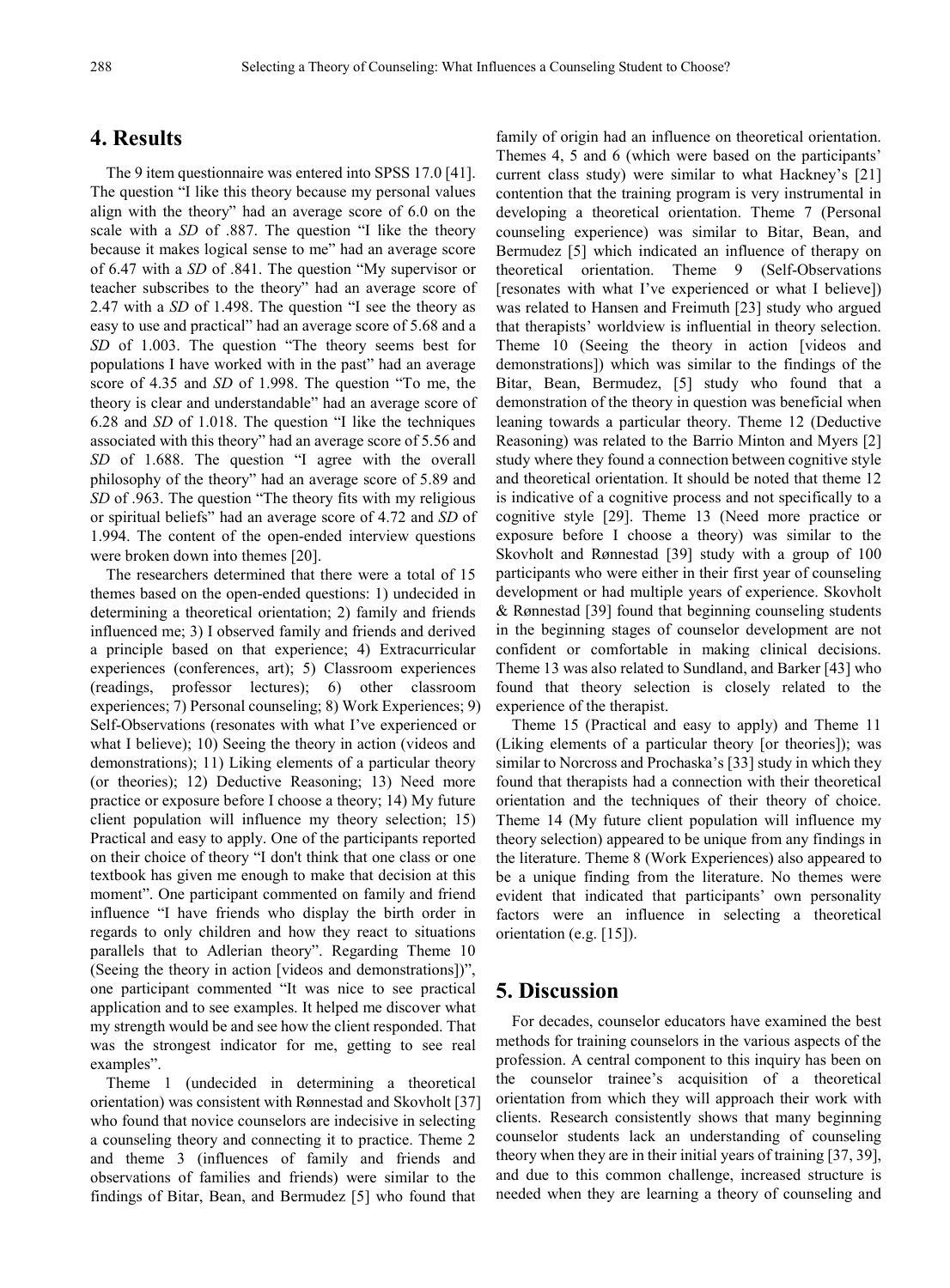putting it into practice [9, 41, 45]. Counselor educators need can use their understanding of the processes that contribute to the acquisition of theoretical orientation by new counseling students [e.g. 2, 39, 45] in order to train them more efficiently in these areas. This study identified several key areas that counseling students identified as being most significant in their selection of a theoretical counseling orientation. For example, one study participant identified the connection between theory and practice, as being integral to their development of a theoretical orientation. This connection between theory and practice is an important component of teaching in counselor education, and regarded as a central challenge to early counselor development. Another result in the study supported past research indicating that simply reading about a theory is not sufficient enough to fully understand it. Students need to see and practice examples of the theory in question so they are able to include assimilate the approach in their own personal counseling style [9, 18]. Study participants also highlighted the following as being influential to their acquisition of a theoretical orientation: 1) Counselor educators need to include the particular worldview a theory of counseling presents when teaching theories [14, 23]. 2) The influence of family was a particular focal point for the participants in the study. Counselor educators should incorporate a discussion of family influence when teaching the course [5]. 3) While the profession of counseling has been developing towards a more integrative approach, [32] it is still necessary for counselors to have a thorough knowledge of counseling theories and techniques [16] in order to be effective. 4) The counseling process is developmental in nature [37, 39], and the training process should incorporate multiple methods in order to effectively train counselors [9, 41].

## **6. Implications for Counselor Education**

The two themes unique to the current study (Theme 14 and Theme 8) suggest that counseling students are more likely to adopt integrative approaches [32] to therapy and base theoretical orientations on the their own personal work experiences. Findings in the study (Theme 10) suggest that beginning counseling students rely on demonstrated examples of a theories technique [5] as part of the decision making process of choosing a counseling theory.

## **7. Limitations of the Study**

The first limitation of the current study was the student sample. Of the 19 students who participated in the study, 16 were Caucasian. The remaining ethnicity reported was Hispanic (2) and Other (1). There were 3 males in the study with the majority of the participants being female. The participants reported religious/spiritual affiliation was 9 Christian, 2 Catholic, and 2 Agnostic with the remainder as 3 unreported and 3 other. The reported religious/spiritual

affiliation was not representative of other religious/spiritual affiliations such as Muslim faith, Hindi, etc. According to Bilgrave and Deluty [3], there is a connection between religious affiliation and choice of therapeutic orientation. Bilgrave and Deluty [4] also made a connection between religious beliefs and found political ideologies are both predictors of theoretical orientation. Another limitation of the study is the results can only be attributed to a group of counseling students and no other psychotherapy disciplines. The participants were also observed during course work of their training and not in their clinical experiences.

# **8. Recommendations for Future Research**

While the methodology for the current study was a mixed methods approach intended to gain a greater understanding of just measurement and evaluation of experiences [11] recommendations for future research we would be benefitted for observations made of beginning counselors in clinical settings. Longitudinal studies could also be recommended to examine how students' progress with the development of their theoretical orientation. Studies on the influence of personality on theoretical orientation have been conducted (e.g. [13]), a recommendation for future research would be to look at other influences such as religious affiliation [3, 4] and other factors due to the multifaceted nature of developing a theoretical orientation in counseling [15].

# **Appendix**

#### **Open-ended Questions for Theory of Counseling Study**

- 1. At this stage of your counselor development, have you selected a personal theory of counseling? If yes, please describe what it is. If no, are there any theories that you are gravitating toward? If you have no idea what counseling theory you want to choose, please indicate this in your answer.
- 2. At this stage in your counselor development, have you encountered any materials in a class setting (i.e.: readings, lecture) that resonated with you, and as a result, helped you select your chosen theory of counseling? If yes, please describe.
- 3. At this stage in your counselor development, have you encountered any "Aha" moments (moments of clarity or "epiphanies") in the program (or in life) that played a role in helping you choose your theory of counseling? If yes, please describe.
- 4. Have you had any job experiences that have influenced your selection of your chosen counseling theory?
- 5. Have you had any experiences with your friends and/or family members that have influenced your selection of a counseling theory? If yes, please explain.
- 6. Have you ever seen a counseling demonstration that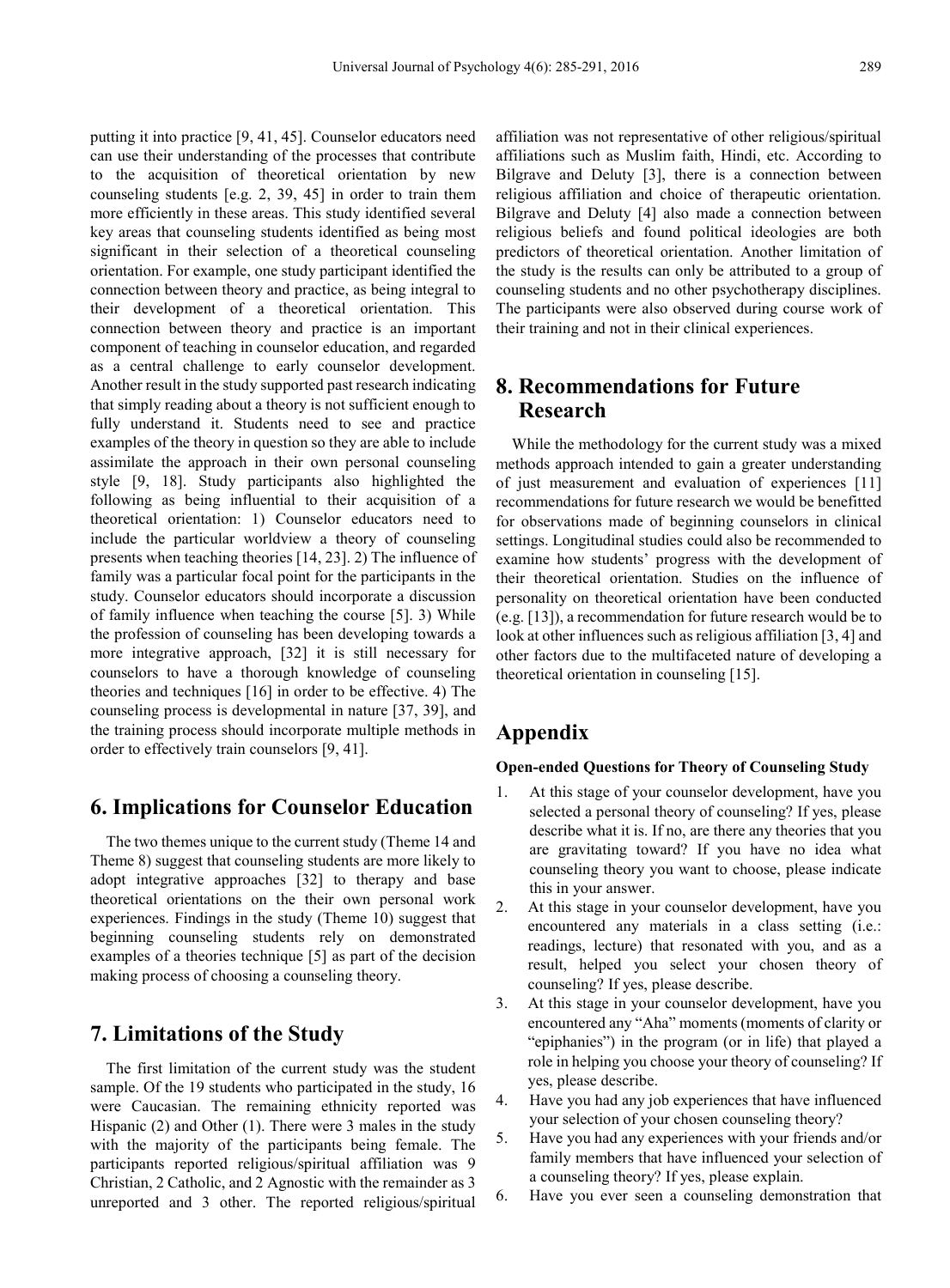influenced your selection of a counseling theory? If yes, please describe.

7. If you have not been able to select a counseling theory yet, please write a few sentences about what might help you to choose a counseling theory.

## **REFERENCES**

- [1] Ary, D., Jacobs, L. C., & Sorenson, C. (2010). *Introduction to research in education* (*8th Edition*). Belmont, CA: Wadsworth Cengage Learning.
- [2] Barrio Minton, C. E., & Myers, J. E. (2008). Cognitive style and theoretical orientation: Factors affecting intervention style interest and use. *Journal of Mental Health Counseling*, *30*, 330-344. doi: org/10.17744/mehc.30.4.5626315033866460
- [3] Bilgrave, D. P., & Deluty, R. H. (1998). Religious beliefs and therapeutic orientations of clinical and counseling psychologists. *Journal for the Scientific Study of Religion*, *37,* 329-349. doi: 10.2307/1387532
- [4] Bilgrave, D. P., & Deluty, R. H. (2002). Religious beliefs and political ideologies as predictors of psychotherapeutic orientations of clinical and counseling psychologists *Psychotherapy: Theory, Research, Practice, Training*, *39*, 245-260. doi:10.1037/0033-3204.39.3.245
- [5] Bitar, G., Bean, R.A., Bermudez, J. M. (2007). Influences and Processes in Theoretical Orientation Development: A grounded theory pilot study. *American Journal of Family Therapy*, *35*, 109-121. doi:10.1080/01926180600553407
- [6] Boswell, J. F., Casonguay, L. G., & Pincus, A. L. (2009). Trainee theoretical orientation: Profiles and potential predictors. *Journal of Psychotherapy Integration, 19,* 291-312. doi: 10.1037/a0017068
- [7] Buckman, J. R., & Barker, C. (2010). Therapeutic orientation preferences in trainee clinical psychologists: Personality or training? *Psychotherapy Research*, *20*, 247-258. doi:10.1080/10503300903352693
- [8] Cook, J. M., Biyanova, T., Elhai, J., Schnurr, P. P., & Coyne, J. C. (2010). What do psychotherapists really do in practice? An Internet study of over 2,000 practitioners. *Psychotherapy: Theory, Research, Practice, Training*, *47*, 260-267. doi:10.1037/a0019788.
- [9] Consoli, A. J. & Jester, C. M. (2005). A model for teaching psychotherapy theory through an integrative structure. *Journal of Psychotherapy Integration*, *15*, 358-373. doi.org/10.1037/1053-0479.15.4.358
- [10] Corey, G. (2013). *Theory and practice of counseling and psychotherapy, (9th ed)*. Belmont, CA: Brooks/Cole
- [11] Creswell, J.W. (2009). *Research design: Qualitative, Quantitative, and mixed methods approaches,* (*3rd edition*)*.*  Thousand Oaks, CA: Sage.
- [12] Creswell, J. W., & Miller, D., L. (2000). Determining validity in qualitative inquiry. *Theory into Practice, 39*(3), 124-130. doi:10.1207/s15430421tip3903\_2
- [13] Erickson, D. B. (1993). The relationship between personality

type and preferred counseling model. *Journal of Psychological Type*, *27,* 39-41.

- [14] Fear, R., & Woolfe, R. (1999). The personal and professional development of the counselor: The relationship between personal philosophy and theoretical orientation. *Counseling Psychology Quarterly, 12,* 253-262 . doi:10.1080/09515079908254095
- [15] Freeman, M.S., Hayes, G., Kuch, T. H., Taub, G. (2007). Personality: A predictor of theoretical orientation of students enrolled in a counseling theories course. *Counselor Education & Supervision, 46*, 254-265. doi:10.1002/j.1556- 6978.2007.tb00030.x
- [16] Gerhardt, D.R. (2016). *Theory and treatment planning in counseling and psychotherapy.* Boston, MA: Cengage Learning.
- [17] Ginter, E. J. (1988). Stagnation in eclecticism: The need to recommit to a journey. *Journal of Mental Health Counseling*, *10*, 3–8.
- [18] Gladding, S. (2009). *Counseling: A comprehensive profession*  (*6th ed*.). Englewood Cliffs, NJ: Prentice-Hall.
- [19] Glesne, C. (2006). *Becoming Qualitative Researchers: An Introduction* (*3rd edition*). Boston, MA: Pearson.
- [20] Grbich, C. (2007). *Qualitative data analysis: An introduction.*  Los Angelas, CA: Sage
- [21] Hackney, H. (1992).Differentiating between counseling theory and process. *Eric Digest*, 1-6. retrieved from http://chiron.valdosta.edu/whuitt/files/counselingtheory.html
- [22] Halbur, D. A. & Halbur, K. V. (2011). *Developing your theoretical orientation in counseling and psychotherapy.*  Upper Saddle River, NJ: Pearson.
- [23] Hansen, N. E., & Freimuth, M. (1997). Piecing the puzzle together: a model for understanding the theory-practice relationship. *The Counseling Psychologist*, *25*, 654-673. doi: 10.1177/0011000097254008
- [24] Howatt, W. A. (2000). The human services counseling toolbox: Theory, development, technique, and resources. Belmount, CA: Thompson Learning.
- [25] Ivanovic, M. (2011). *Theoretical orientation and personality of the therapist: A graduate student sample.* The Chicago School of Professional Psychology). *ProQuest Dissertations and Theses,* , 105. Retrieved from http://ezproxy.net.ucf.edu/login? url=http://search.proquest.com/docview/860133929?accounti d=10003. (860133929).
- [26] Jackson Jr, J. L. (2010). *Theoretical Counseling Orientation: An Initial Aspect of Professional Orientation and Identity* (Doctoral dissertation) retrieved from http:// libcontent1.lib.ua.edu/content/u0015/0000001/0000377/u001 5\_0000001\_0000377.pdf
- [27] Keirsey, D. (1998). Please understand me II. Del Mar, CA: Prometheus Nemesis.
- [28] Lazarus, A.A. (1981). *The practice of multimodal therapy*. New York, NY: McGraw-Hill
- [29] Martin, L. L., & Clore, G. L. (eds) (2001). *Theories of mood and cognition: A user's guide.* Mahwah, NJ: Lawrence Erlbaum Associates.